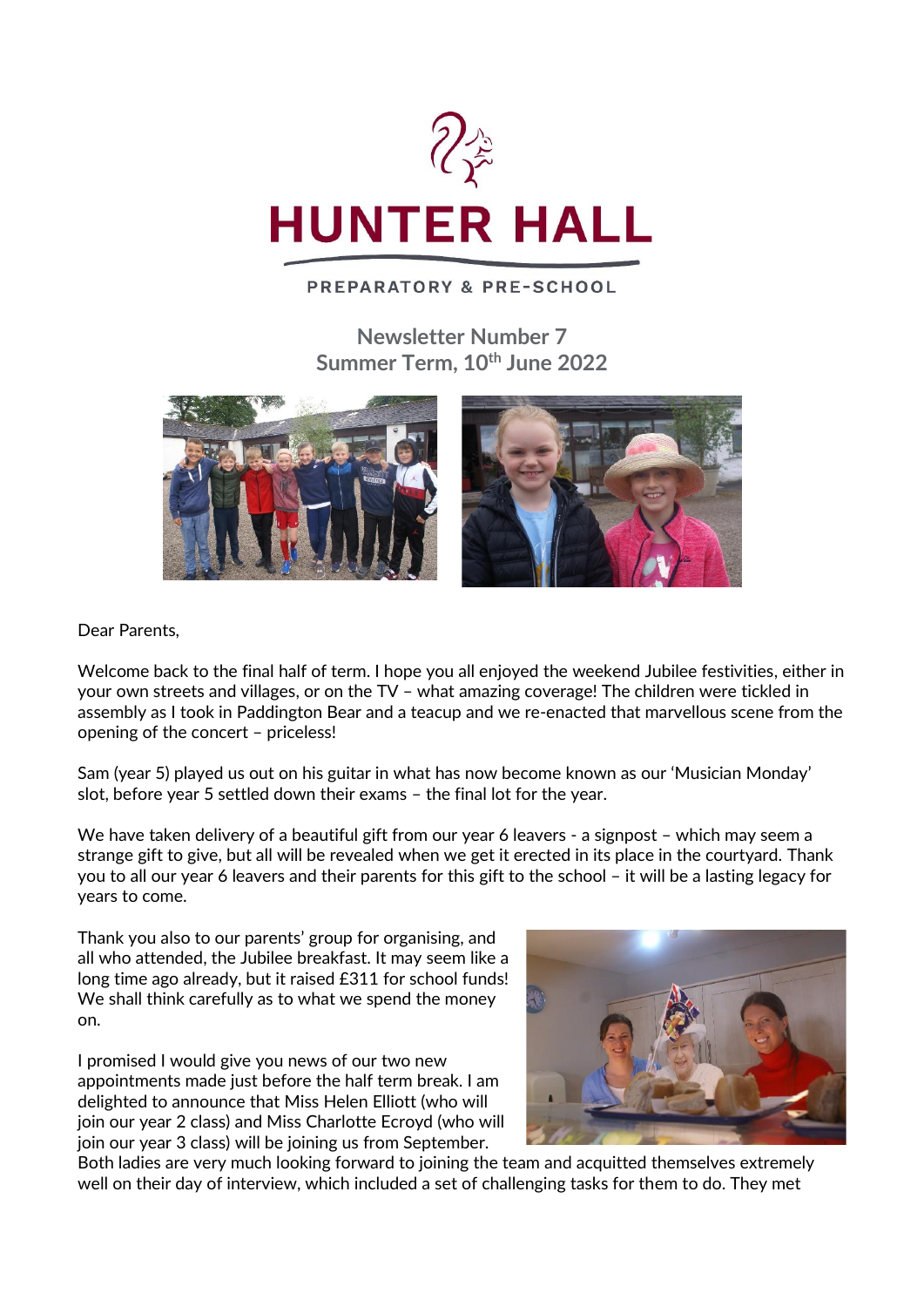children and staff and were praised by all, before being interviewed by myself and Mrs Fletcher as well as Mrs Harling and Mr Pallister, two of our governors. I am hopeful we will be able to arrange for you to meet them if your child will be in their class before the end of term. Watch this space!



Year 4 are of course away on their residential this week – it has made me very homesick for the northeast as I see photos of beautiful beaches and castles. I am sure they will have lots to tell us on their return this afternoon.



Giggleswick School are running a series of summer courses. Please click on the link below if you would like your child to get involved – they sound like fun!

### <https://www.giggleswick.org.uk/courses/summer-courses>

The next few weeks leading up to the end of term are jam packed, so please find a list of crucial dates below for you to note and put on your calendar, stick on your fridge etc!

Have a good weekend,

Mrs D Vinsome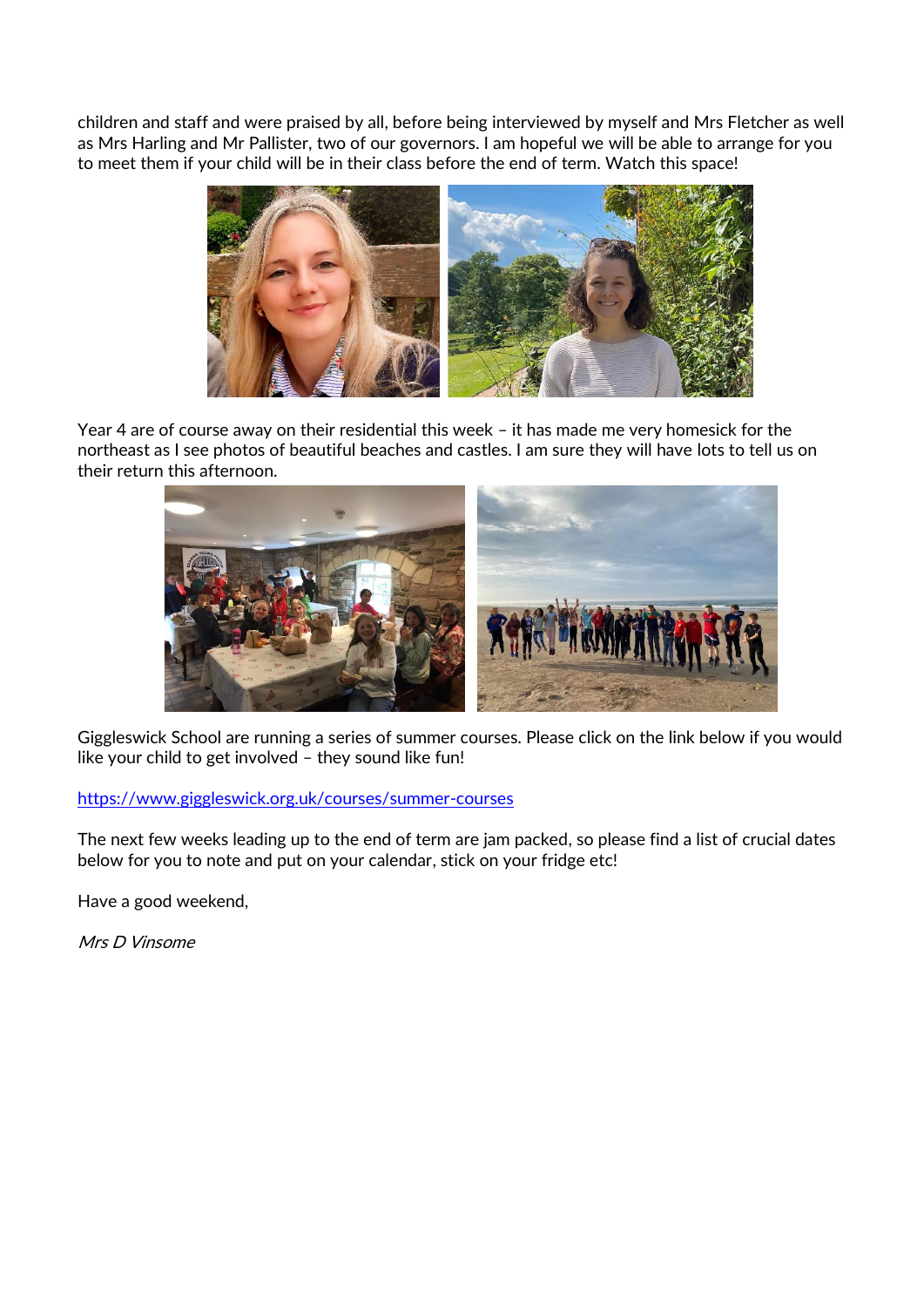| <b>EVENT</b>                               | <b>DATE AND TIME</b>                                                       |
|--------------------------------------------|----------------------------------------------------------------------------|
| <b>Reception induction meeting</b>         | Wednesday 15 <sup>th</sup> June 16:30 (see letter)                         |
| Year 6 overnight expedition                | Thursday/Friday 16 <sup>th</sup> /17 <sup>th</sup> of June (see<br>letter) |
| LAMDA exam day                             | Monday 20 <sup>th</sup> June                                               |
| Upper school play rehearsal (years 3 to 6) | Sunday 26th June 9:00 - 16:00 pm (see<br>letter)                           |
| Upper school Play (years $3 - 6$ )         | Tuesday 28th June at 19:00                                                 |
|                                            | School closes at 16:30                                                     |
| EYFS (pre- school and reception) trip      | Wednesday 29 <sup>th</sup> June all day                                    |
| Upper school Play (years $3 - 6$ )         | Wednesday 29th June at 17:00                                               |
|                                            | School closes at 16:30                                                     |
| Upper School Play (years 3 to 6)           | Thursday 30th June at 19:00                                                |
|                                            | School closes at 16:30                                                     |
| Sports day (whole school and pre- school)  | Monday 4 <sup>th</sup> July at 13:30                                       |
| Prizegiving (whole school but not pre-     | Tuesday 5 <sup>th</sup> July                                               |
| school) @ St Andrews                       | 17:00 at Roundthorn (year 6 and parents<br>only)                           |
|                                            | 19:00 at St Andrews - whole school                                         |
|                                            | School closes at 3:15 - NO after school<br>clubs or care)                  |
| Year 6 leavers day activities              | Wednesday 6 <sup>th</sup> July                                             |
| Moving up day for all classes              | Thursday 7 <sup>th</sup> July                                              |
| Leavers assembly (year 6 and parents only) | Friday 8 <sup>th</sup> July at 11:15                                       |
| <b>Term ends</b>                           | Friday 8 <sup>th</sup> July at 12:00                                       |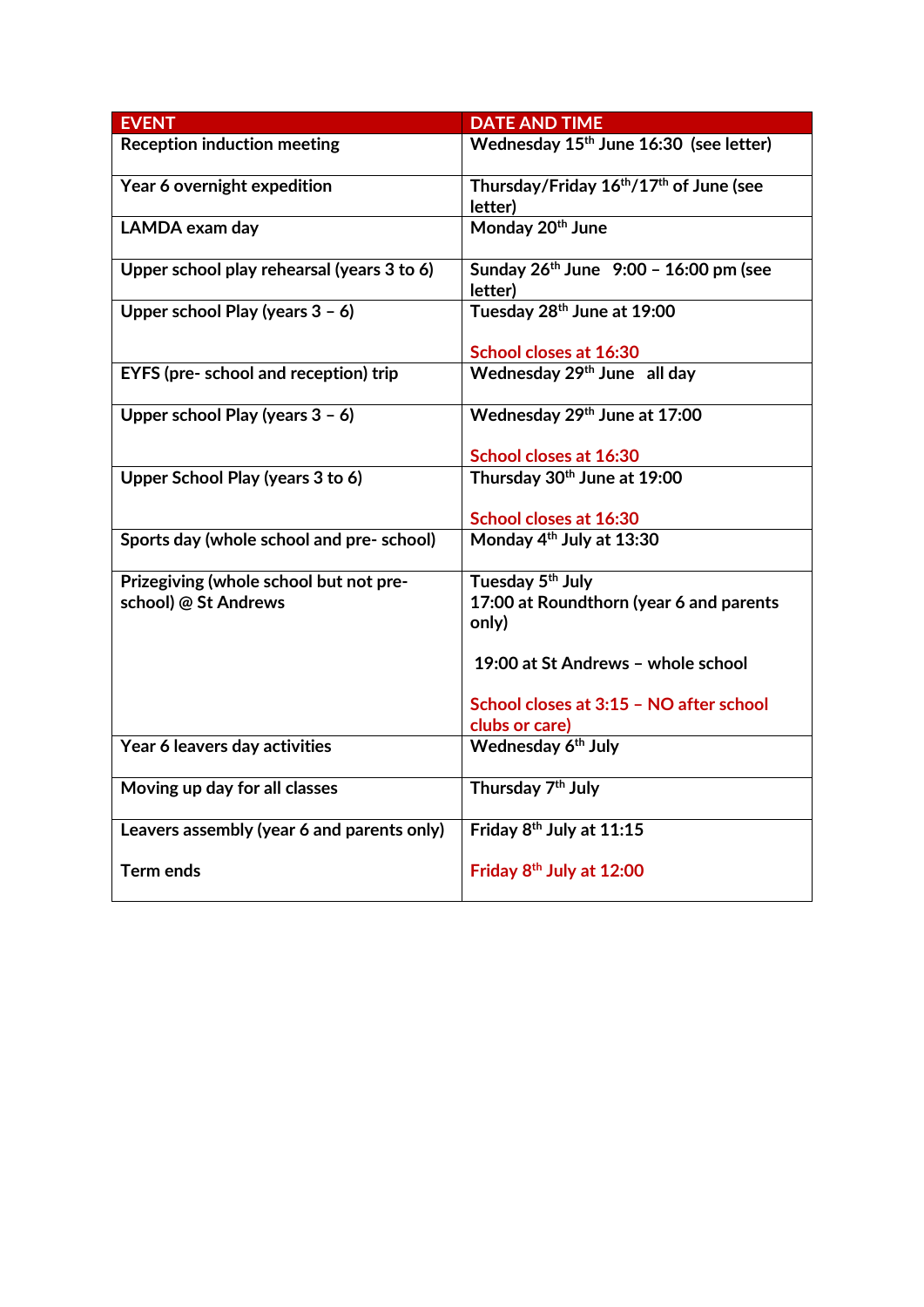# Pre-School News

It's been lovely welcoming the children back after their half term break. We have all enjoyed hearing what each other has been up to, especially over the Jubilee weekend.

This week we have started looking at our interest theme of the 'seaside'. We talked about the things we need to go to the seaside, from sun-cream to picnics! The children then went on to creating their own seaside



pictures, and we enjoyed listening to them talking about the different seaside holidays they have all been on. However some of their holidays were rather adventurous, and some even saw dinosaurs at the beach!

During Work it out Wednesday, the children were set the challenge of making fishing rods to rescue the fish from the dirty water and moving them into a clean pond.

This morning, 'Marshmallow Button' left the children a note asking them to find things that they think she would like as forest treasure. The children set off searching for things to put into her cupboard; we had a range of snail shells, pine cones, cracked birds eggs and also some slugs! I'm sure she will enjoy looking at them all over the weekend!

Hurray for another fun filled pre-school week!

Mrs Parker and Miss Graham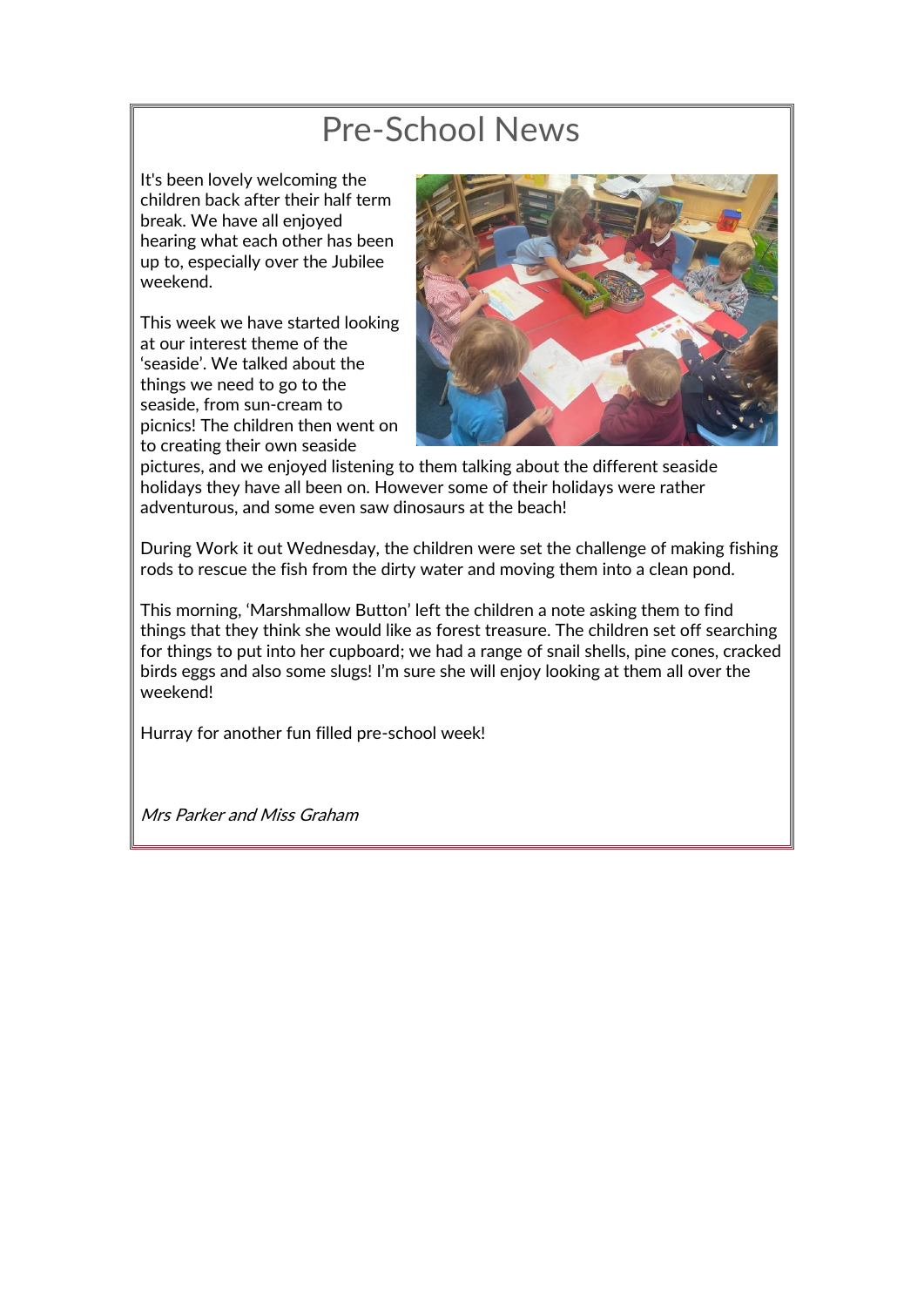# Dates for Cookery Club Summer Term 2022

## **Year 3 and 4**

Friday 10 June Year 3 only Friday 17 June No Cookery Friday 24 June Group 1 Friday 1 July Group 2 Friday 8 July End of term

> **Group 1 (10)** Tate Amélie Emma **Quetzi** Josh Thomas R Jack Hettie Hermione Toby

#### **Group 2 (8)**

Darci Lindi Anna Hubi George Cecily Lucy M

Lucy W